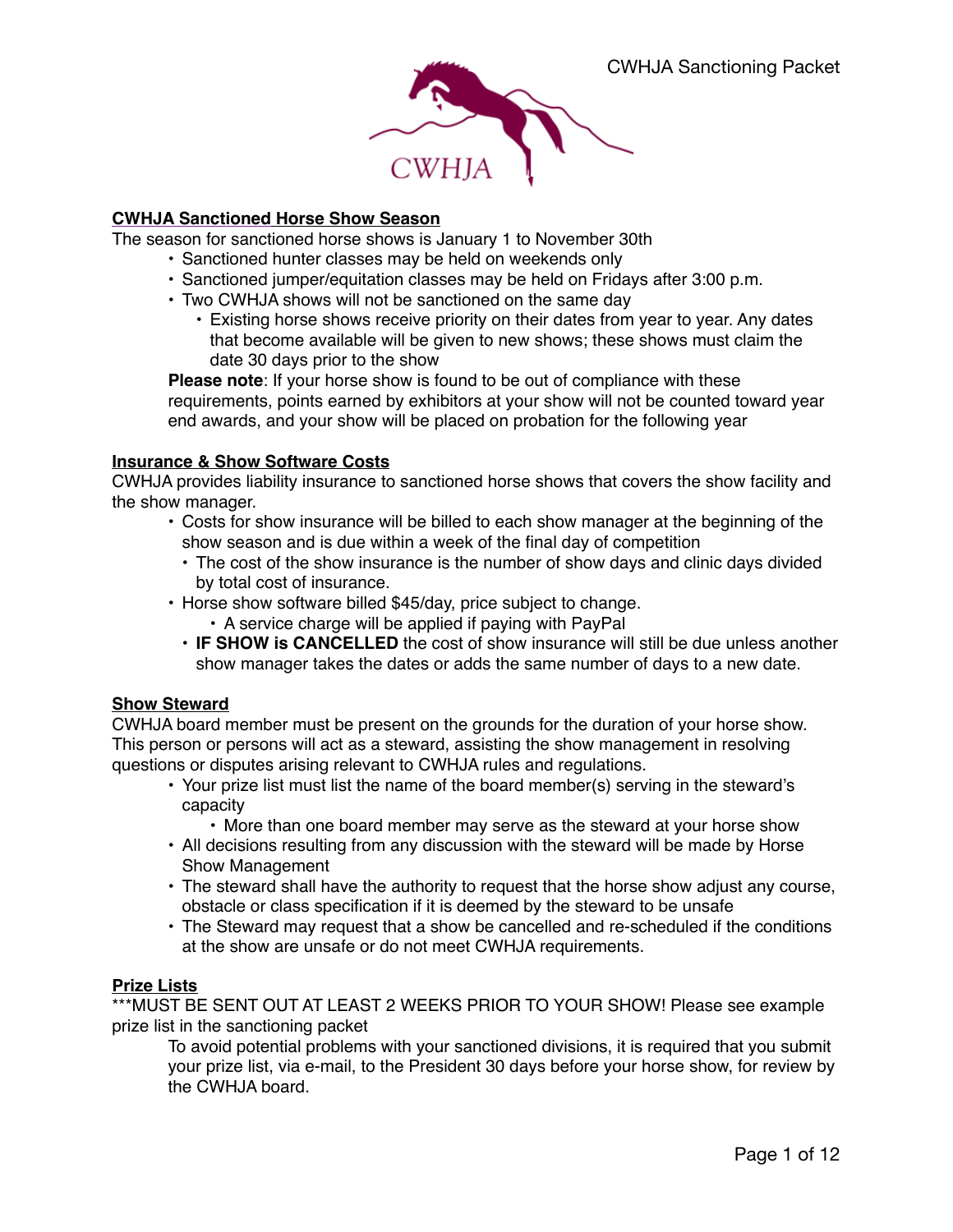- If your horse show is a benefit your prize list must clearly indicate this, indicating the mission of the organization and describe how proceeds from the show will be distributed to the beneficiary
- Include name(s) of Judge(s) is suggested to be on prize list

# **Daily Membership Fees**

No daily showing fee is required of current CWHJA members.

Members who sign up and pay in full for their membership on the day of a horse show do not have to pay a daily fee

• It is *strongly* suggested that show secretary collect separate payment for memberships rather than letting the rider incorporate their membership payment into their show entry fees

# **Every show must collect and remit to CWHJA a \$30 daily non-membership fee from any rider who is not a member of CWHJA**

- In the case of a two-day horse show, non-members must pay the \$30 fee for each day they are active on the show grounds
	- This includes schooling in the show arenas and/or in designated schooling areas on the day(s) of the show
	- This fee is not required for schooling the day prior to the horse show
	- A form for recording non-membership fees collected at your horse show is included in the sanctioning packet, and must be forwarded along with the fees collected to the appropriate CWHJA official within two weeks of your show

# **Office Fee**

It is acceptable for a show manager to charge for supplies and outside expenses accrued due to hosting a CWHJA sanctioned horse show at a maximum of \$25 horse per weekend.

• 1/2 of collected Office Fee will be submitted to CWHJA within a week of show closing date to help with the upkeep the website, show software set up for your horse show and tracking of points

# **Late Scratch Fee**

It is at the show managers discretion to implement a scratch fee of a maximum of \$30/ entry when a participant does not scratch their entries before the start of the show in writing to the show manager.

- This fee, and all others, must be shown on Fees section of prize list
- CWHJA can assist in collection of scratch fees and a participant that does not pay their invoiced scratch fee will be considered in poor standing with CWHJA and will not be able to compete until payment is received in full.

### **Entry Fees and Forms**

\*\*\* It is against the rules of the CWHJA to charge any extra fees at your show other than those required by CWHJA and explained herein.

### **Entry fees:**

### **Must be kept at a maximum of \$20 per class.**

- EXCEPTION: Classics, stake and medal classes may have a higher entry fee, PROVIDED such classics or stake classes offer enhanced prizes to the exhibitor which reflect the increased entry fee, whether monetary or otherwise
- Division discounts may be offered to encourage complete division entries.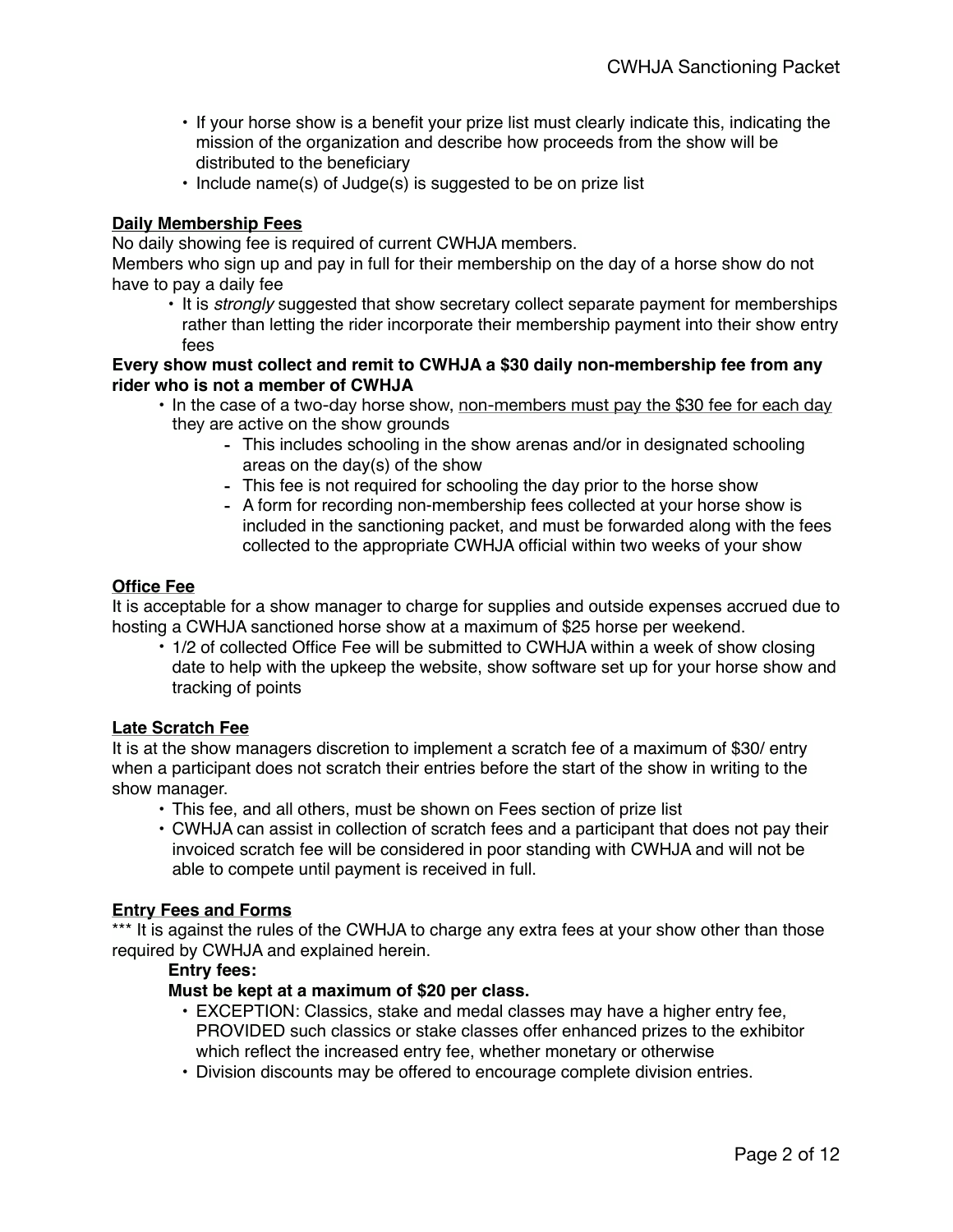# **Entry forms:**

- Must be signed by the exhibitor and (if the exhibitor is under 18) the exhibitor's parent or trainer. Trainers must sign the form when applicable.
	- No junior riders may participate at any show without one of these signatures
		- Must indemnify CWHJA against liability, as shown in the sample entry form in the Sanctioning packet

**Other Forms** Required at Secretary's Stand:

All shows must have the following available at the show secretary's desk:

- 1. CWHJA membership forms
- 2. Member's Horse Show Evaluation Forms

\*\*\*Completed forms should be sent to the CWHJA treasurer with appropriate fees within 2 weeks of your show

# **Emergency Care Requirements**

An Emergency Medical Technician (EMT) MUST BE PRESENT ON THE SHOW GROUNDS DURING YOUR SANCTIONED HORSE SHOW.

\*INCLUDING ANY SCHOOLING TIME ON SHOW DAYS

If schooling time is offered, the times must be listed on the prize list so that exhibitors will know that an EMT will be there during that time.

\*\*\* It is VERY IMPORTANT that this rule is upheld.

- You may charge a Maximum of \$15.00 per rider/per day fee to cover the cost of the EMT
- It is the horse show manager's responsibility to find, hire and pay the EMT
- If the EMT leaves the grounds for any reason during the course of the show, the show may not continue until another EMT is on the ground

### **Protective Headgear**

It is the horse show manager's responsibility to ensure that appropriate headgear is worn by all participants.

A USEF-approved helmet (this means an ASTM/SEI approved helmet) with harness fastened must be worn by all riders whenever they are mounted anywhere on the show grounds.

CWHJA will follow any and all rules held by the USEF involving protective headgear.

• The USEF rule states: "It is compulsory for all persons at Federation licensed hunter, jumper or hunter/jumper competitions when mounted anywhere on the competition grounds, to wear properly fastened protective headgear which meets or exceeds ASTM (American Society for Testing and Materials) / SEI (Safety Equipment Institute) standards for equestrian use and carries the SEI tag. It must be properly fitted with harness secured."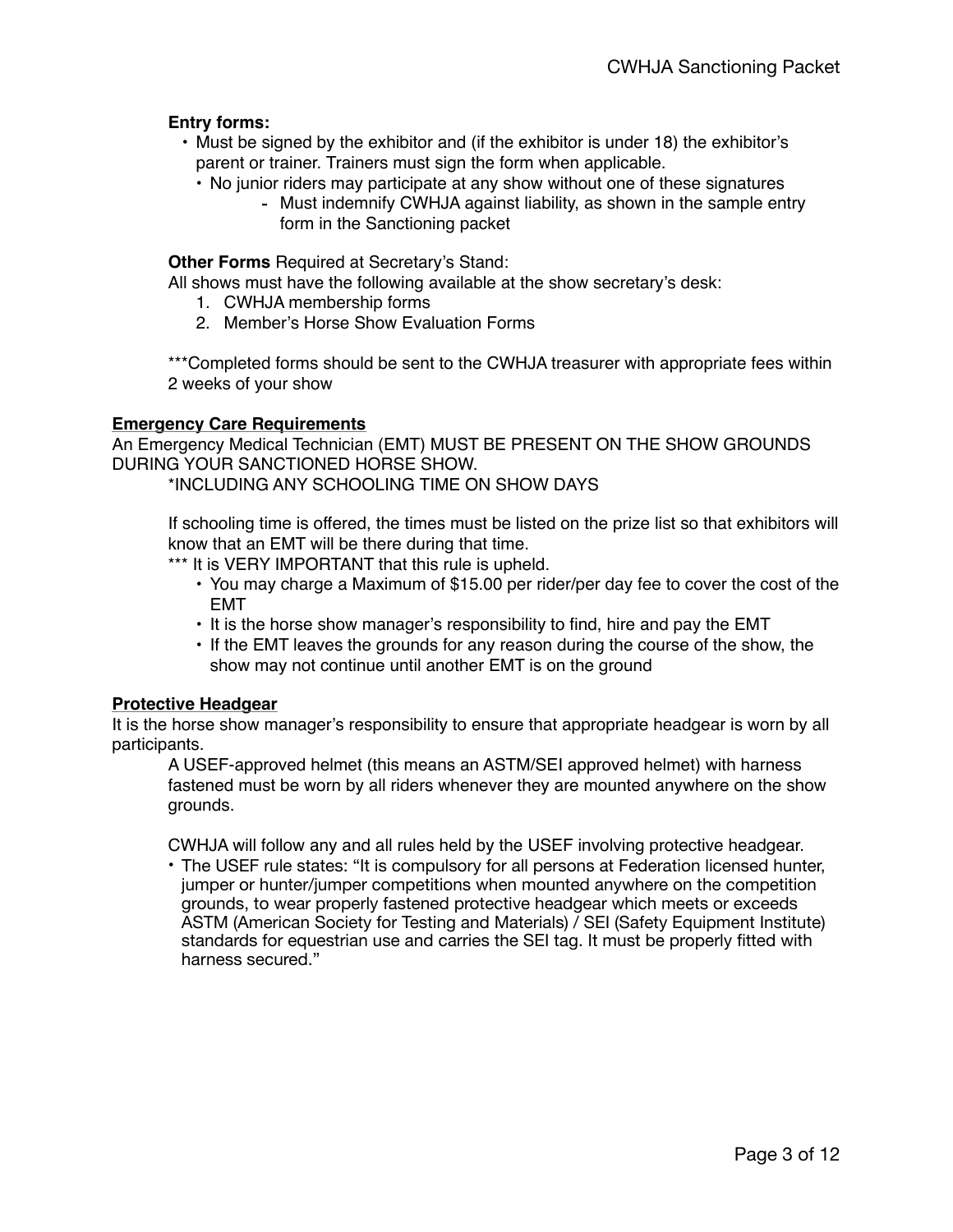# **General Conduct**

Any horse that is out of control in either a class or the schooling area should be excused for the safety of others, at the desecration of the show manager or judge or in the case of schooling area Show Steward.

Any individual, whether rider, owner, trainer, or spectator who, in the opinion of the horse show management or any CWHJA board member present at the show, exhibits behavior deemed excessively cruel or inappropriate in any way with respect to any horse, animal or human may be asked to leave the grounds, and is subject to disciplinary action by CWHJA.

- Such behavior may include either physical or verbal abuse.
- Anyone wishing to file a grievance must contact a CWHJA board member within 5 days of the horse show where the incident occurred and request a hearing.
- See CWHJA By-laws for full description of Disciplinary process.

Individuals who wish to speak to the judge at a horse show must obtain the judge's permission by requesting it through the horse show manager.

> ◦ Any individual who approaches a judge without this permission may face sanctions.

### **Schooling**

Designated warm-up areas must be provided.

- The warm-up area(s) must be close to the show arena and free of on-foot traffic.
	- Three fences are recommended in each schooling area:
		- one cross-rail, one vertical and one oxer
	- Both the vertical and oxer must have breakaway-type "safety cups".
	- CWHJA owns a set of these cups and will provide them to the show manager upon request
	- If your show has two show arenas, you must provide adequate warm-up areas

### **Judges**

Although CWHJA does not require that judges at its sanctioned shows be USEF licensed officials, show managers are encouraged to enlist the judging services of individuals who are highly qualified for the job, and who will be accepted by the exhibitors and trainers participating in the show.

\*No judge may judge more than two CWHJA-sanctioned horse shows in one season.

Prior to the horse show, send your judge a copy of your prize list and the division specifications section of this packet.

# **Jumps and Courses**

Fences should be:

- Safe and inviting, well-built and visible
- All hunter fences and lower-level (levels one through three) jumper fences must have a visible ground line
- It is strongly suggested that your jump fillers be one foot in height, so the beginning and limit riders are jumping safely. Your course designer(s) should be familiar with safe and sensible course construction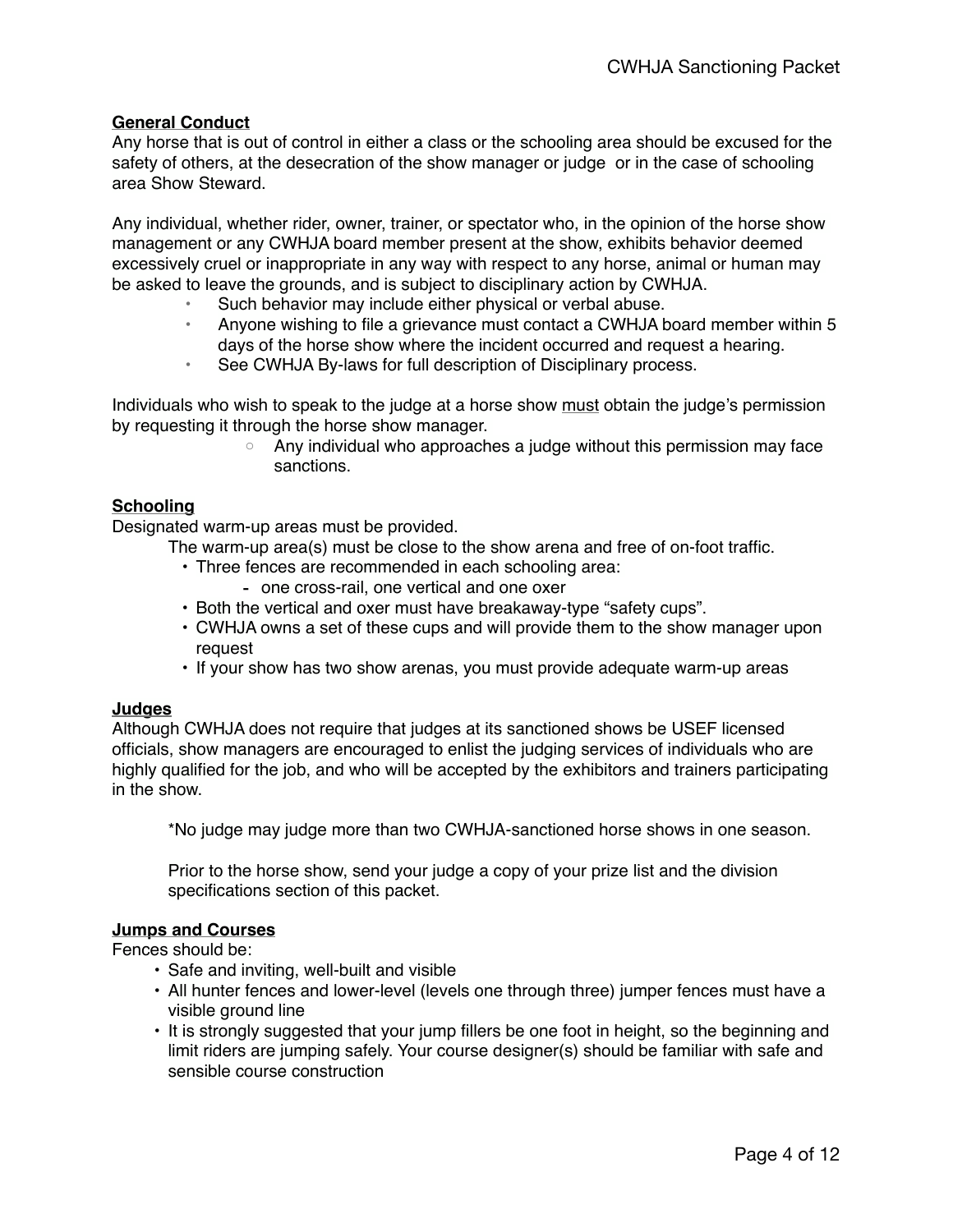• You are required to use breakaway-type "safety cups" on the back rail of all oxers, these will be provided to you upon request to the Secretary or another board member of CWHJA. Please use regulation (USEF-approved) jump cups for all other jumps and try to use flat cups for gates, panels and planks.

Please know and comply with the minimum and maximum fence heights applicable to each division. Also be aware of which divisions require or specifically forbid certain types of jumps or combinations.

• Non-compliance in these areas may result in points earned being disallowed.

The Set distances appropriately, lengthening or shortening them as heights change.

- CWHJA sanctioned shows follow the USEF/USHJA chart of distances and other course-building information
- It is suggested by CWHJA that your course designer post the distances in feet on courses posted at your show. Please feel free to request assistance from the President or any member of the Board of Directors if you need it.

\*\*\* CWHJA, contrary to USEF, allows three (not two) refusals before an elimination.

# **Results and Points-keeping**

|                 | $11 +$ Riders | 4-10 Riders | 3 or less Riders         |
|-----------------|---------------|-------------|--------------------------|
| 1st             | 9pts          | 6pts        | 3pts                     |
| 2 <sub>nd</sub> | 6pts          | 4pts        | 2pts                     |
| 3rd             | 5pts          | 3pts        | 1pt                      |
| 4th             | 4pts          | 2pts        | $\overline{\phantom{0}}$ |
| 5th             | 3pts          | 1pt         | $\overline{\phantom{0}}$ |

• In jumper classes, full points are awarded in the event of a tie

- If a division is split, full points are awarded for each section and ribbons must be presented in each division
- If a class in which points may be earned is listed on a prize list, it must be held if there is an entry.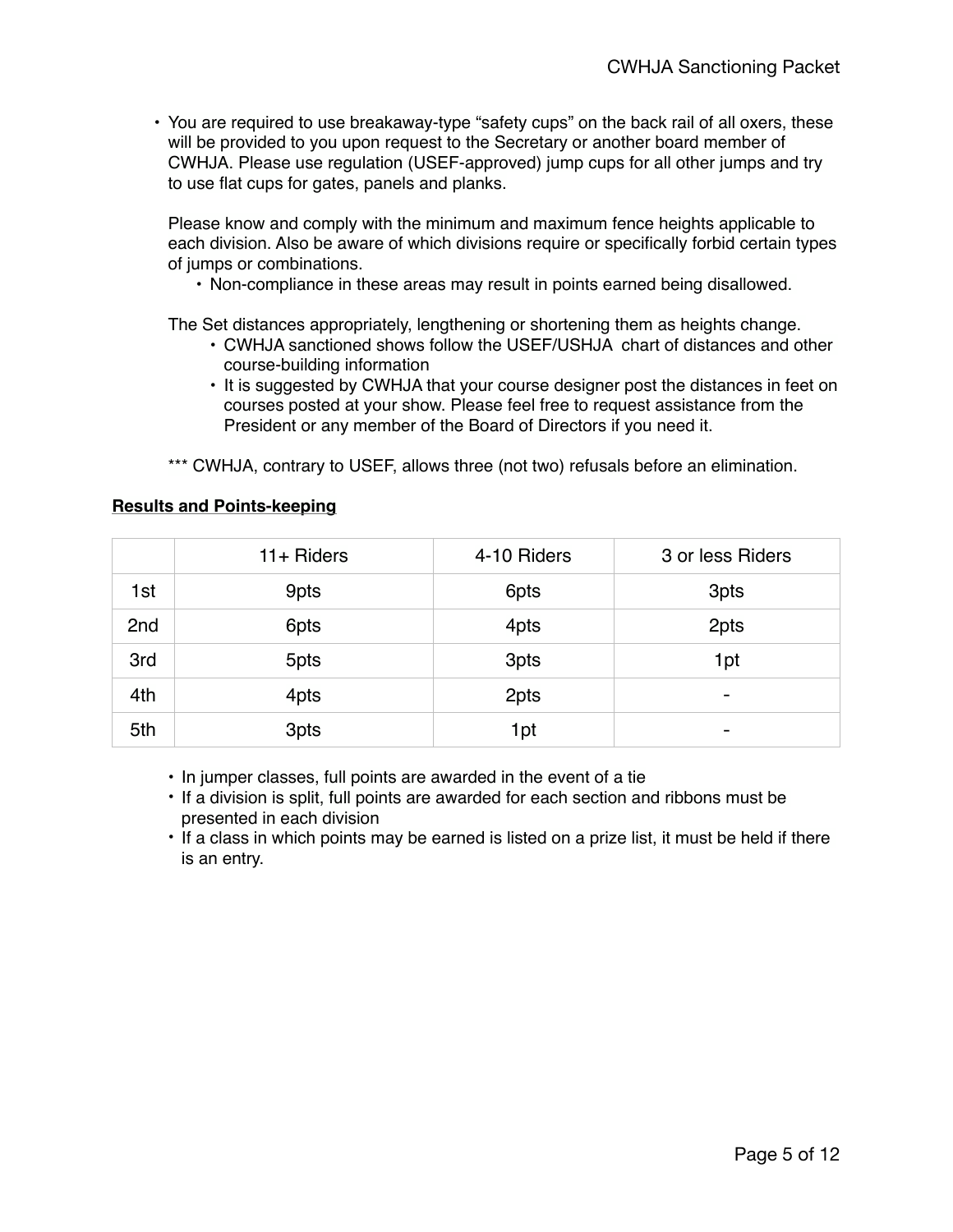# **General & Miscellaneous**

- Show managers are required to provide trained staff for their show and your show should be run in an efficient & professional fashion.
	- New office staff MUST shadow at the show prior to your event to ensure they are trained. CWHJA can answer follow up questions but training is best done by shadowing at the previous show.
- Trailer parking should be provided in an area as flat, open and close to water as possible
- Where possible, all arena gates must be closed while exhibitors are in the arena.
- Encourage back-to-back rounds
- Adequate and sanitary toilet facilities should be located on the grounds and close to the show arena.
	- Where no permanent facilities are available, porte-potties must be provided
- Management should provide a concession stand for exhibitors, trainers and spectators. • If not possible please note in your prize list
	- Drinking water should be provided for exhibitors near the show arena.
- A spectator area should be provided away from mounted traffic whenever possible.
- DOGS ON THE SHOW GROUNDS SHOULD BE STRONGLY DISCOURAGED
	- If a dog is brought to the show by anyone, it must be on a leash or tied in a safe location away from the show arena
	- Dogs that bark or cause any kind of disturbance to horses should be removed from the grounds immediately for safety reasons.

# **USEF RULES**

Unless specifically covered by CWHJA rules contained herein, all CWHJA-sanctioned horse shows must be conducted under current United States Equestrian Federation rules. When a question arises as to the conduct of any class or division, or any other situation, USEF rules shall prevail.

\*\*\*CWHJA values the health and well being of our equine partners. One of the stated purposes of CWHJA is to "promote…. proper caring for animals". The USEF Hunter Division Horse Welfare Rule, HU102 specifies "The following acts are prohibited: a. Riding an exhausted horse. b. Excessive pressuring of a tired horse."

• To further clarify this standard, at CWHJA sanctioned shows, *horses are limited to seven Over Fences classes (including warm-up) in a single day, and ten Over Fences classes over the course of a two-day show*

### **Rules, Regulations and Specifications for Sanctioning**

Not all CWHJA-rated divisions must be offered at your horse show; however, riders will receive year-end awards in a division only if it has been offered and held *at least three* times during the year, so horse show managers are encouraged to offer as many rated divisions as possible.

- Any division offered must be held if there is an entry for that division.
- Any combination of Hunter, Jumper and Equitation divisions may be offered at any horse show.

### **Hunter Division**

Judged on performance, manners, way of going and suitability and consists of three classes, two over fences and one under saddle.

• A classic or stake class may be offered in addition to the basic required classes, with points to count for the show championship and year-end awards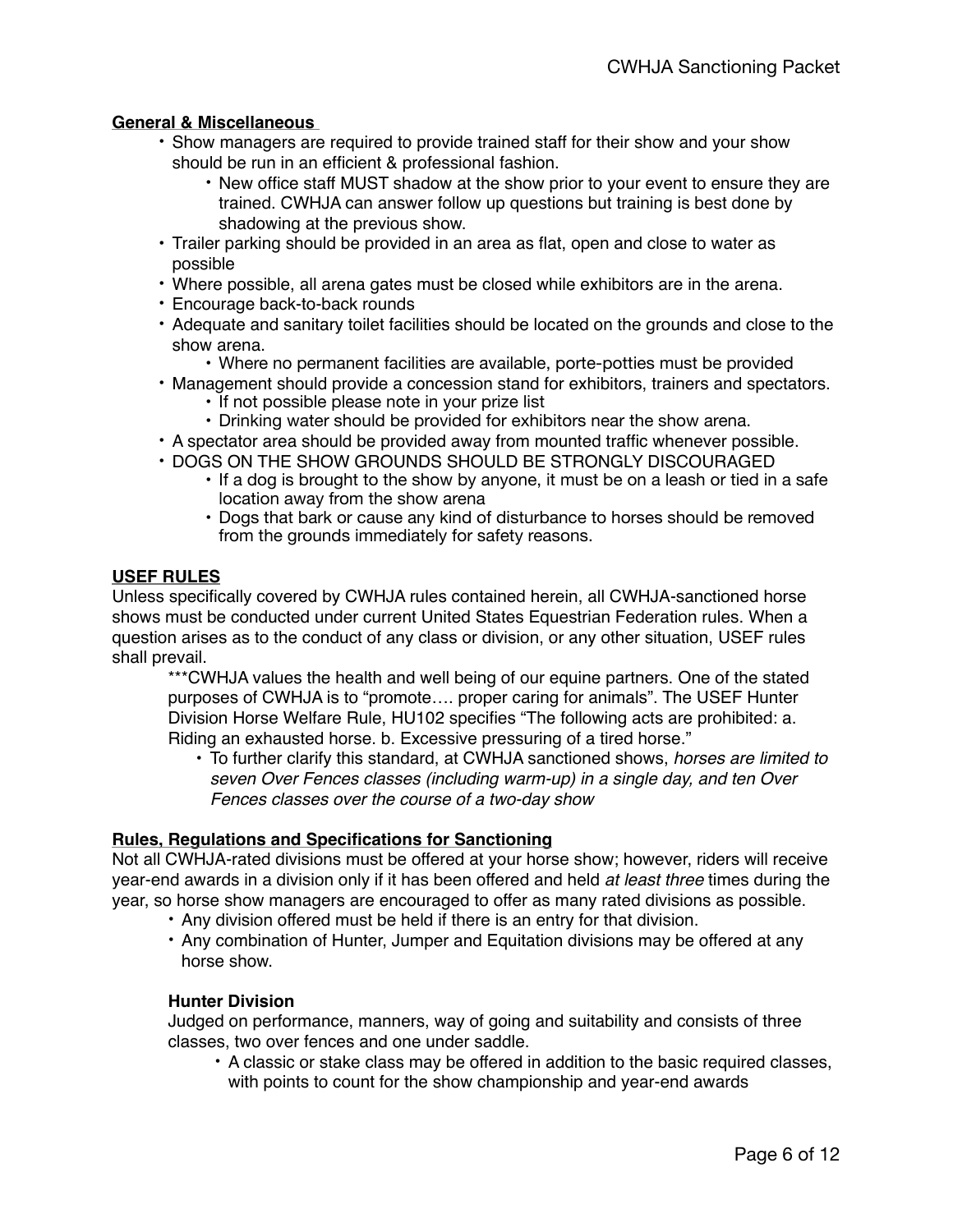• Points earned in under saddle classes will not count toward year-end or show championships unless the horse has entered and completed at least one over fences class in the same division at the same horse show.

CWHJA points are awarded in the following hunter divisions:

- *1. Beginner Rider Hunter (rider gets points)*
- *2. Baby Green Hunter*
- *3. Low Children's/Adult Amateur Hunter (horse gets points)*
- *4. Evergreen Hunter*
- *5. Low Hunter*
- *6. Pony Hunter*
- *7. Children's/Adult Amateur Hunters*
- *8. High/Low Jr./Amateur Hunters*
- *9. High/Low Hunters Open \*\*\*\*Additional divisions and/or classes may be offered by show management*

The recognized ages for splitting any combined-age class are as follows:

- Children and Juniors 17 and under
- Adults and Amateurs 18 and over
	- A rider's age in CWHJA is as is defined by USEF rule GR103:
		- "The age of an individual on December 1 will be maintained throughout the entire competition year." For example, if a rider is 14 years old as of December 1, 2004 , that rider will be considered 14 years old for the entire 2005 show season

Large classes not split by age may be double-pinned

If a division is split, ribbons must be awarded in both divisions and full points will be awarded to both sections

### **Jumper Division**

A jumper division consists of at least two classes of the same height

• These classes should be conducted under USEF-recognized tables and rules as contained in the current USEF rule book these rules are available on the USEF website, which is [www.equestrian.org](http://www.equestrian.org)

CWHJA-rated jumper divisions are as follows:

- *1. Level One Jumpers, no restriction*
- *2. Level Two Jumpers, no restrictions*
- *3. Children's/Adult Jumper*
- *4. Amateur Jumper (level 2)*
- *5. Level Three Jumpers, no restrictions*
- *6. Level Four Jumpers, no restriction*
- *7. Level Five Jumpers no restriction*
- *8. Open Jumpers no restrictions*

*\*\*\*Additional divisions and/or classes may be offered by show management.*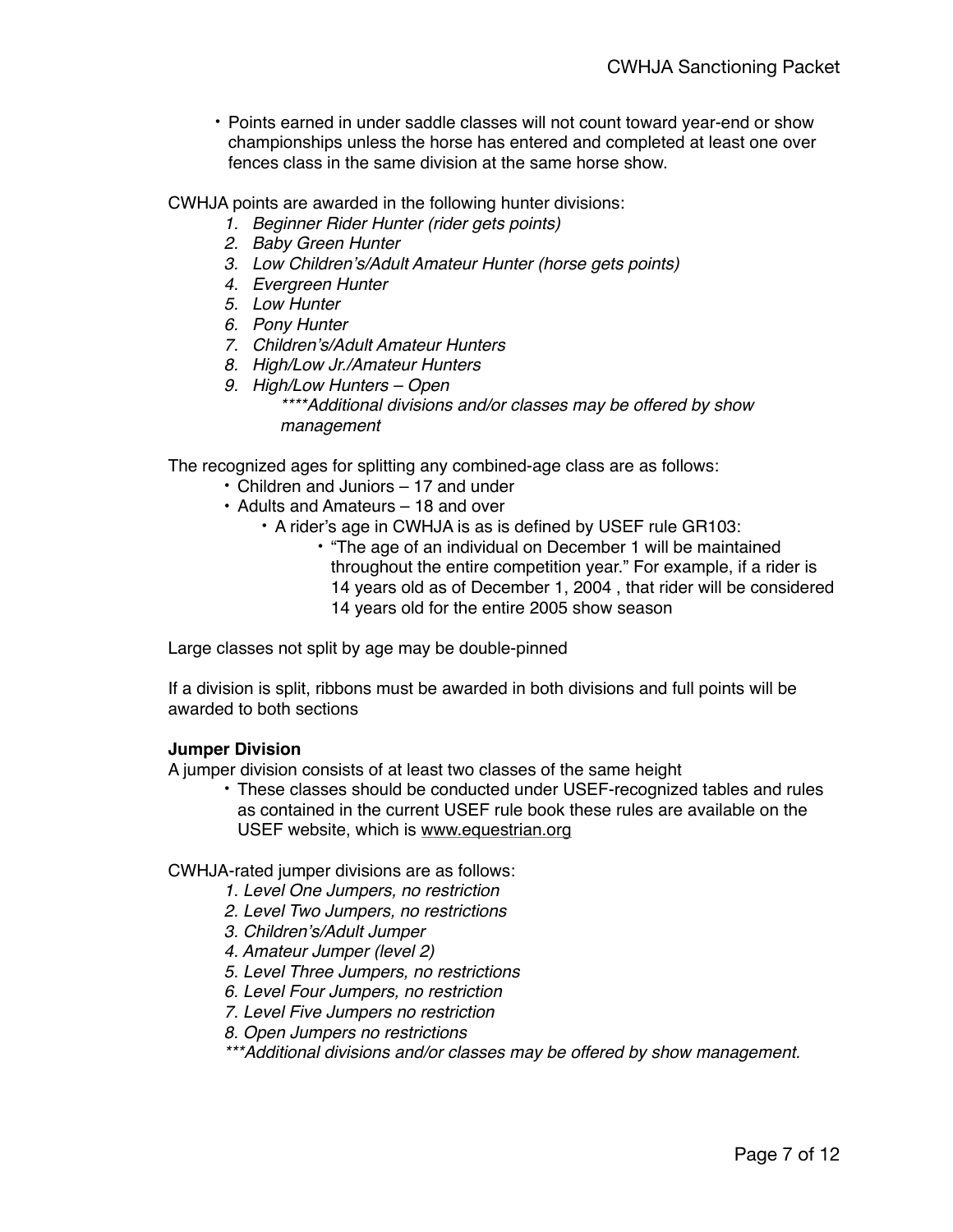# **Equitation Division**

An equitation division consists of at least two classes, only one of which may be a flat class. To qualify for division championship or year-end awards riders must compete in the over fences portion of the division at the same horse show.

• Courses in these classes should represent an appropriate challenge for these more advanced riders

CWHJA points are awarded for the following divisions:

- 1. Long/Rusty Stirrup Equitation
- 2. Pre-beginner Equitation
- 3. Limit Equitation Pony Equitation
- 4. Intermediate Equitation Open Equitation 17 & Under
- 5. Open Equitation 18 & over
- Medal classes and equitation medal classes for Pony riders, Children/Adult Amateur riders and High/Low Jr./Amateur riders may be included in the program at any show
- Flower Power and Walk Trot Any classes held by horse show managers will be at their own discretion in regards to cross-entries and specific classes held
- Show managers will report a list of all participants so that CWHJA may recognize each one at the Year End Award Ceremony.

### **Points**

Points won in CWHJA-rated divisions count toward year-end awards as noted above.

- In order for Hunter Under Saddle points to count toward a Division Championship or year-end award in any hunter division, horses must be entered in and complete at least one point class over fences in the same division at the same show
- In order for points to count for year-end awards, both the rider and horse must be members of CWHJA, except in equitation divisions and medal classes, where only the rider must be a CWHJA member

Points will be counted immediately upon receipt of payment for membership

It is the owner's obligation to register their horse(s) with CWHJA using the SAME NAME the horse will be shown under. (If a horse's name is changed during the show year, the rider must re-register the horse with the new name and pay a \$5 fee). POINTS WILL NOT BE AWARDED RETROACTIVELY!

• Earned points will be kept even if the rider or horse loses its eligibility for a division during the same show year.

# **CWHJA Rated Hunter Divisions & Specifications**

**BEGINNER RIDER,** 18″- 2'0″ / No oxers / Points follow the rider

This rider may not have shown in any classes where the fences exceed 2'6″ at any CWHJA, CHJA, or USEF-recognized show during the 10 years immediately preceding the current show year.

- A rider may show in this division until they have won six classes over fences during the same show season
	- At this point, they may keep showing for a year-end award, but may not return to the division the following year
- Split by age if there are at least four riders to participate in each section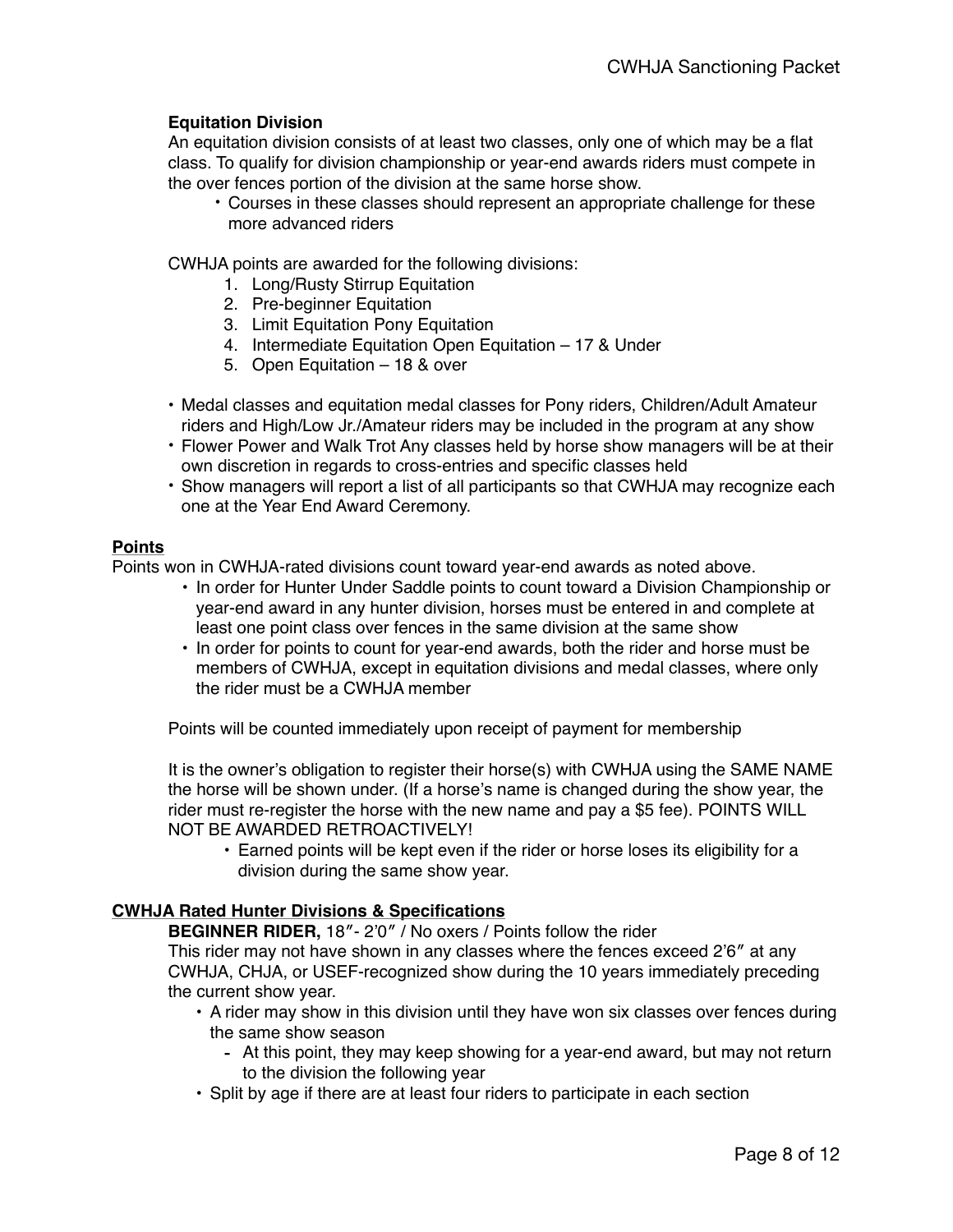**Flower Power,** Jumping flower boxes / Riders can trot or canter the courses

- Cross entry with pre-beginners is allowed
- Entry-level division judging rider on position, control and attitude
- Cantering will not be penalized in jumping portion
- No-judge is NOT allowed on the flat but is allowed over fences at horse show managements discretion

# **BABY GREEN HUNTER,** Fences not to exceed 2'3″

Open to horses and ponies which have never won three classes over fences during the same show season, and which have NEVER shown in any class over fences exceeding 2'6″ in height at any CWHJA, CHJA or USEF-recognized horse show.

- A horse that wins three classes over fences in one year may remain in the division to compete for year-end points, but loses its eligibility for the division the following year
- A HORSE THAT COMPETES OVER FENCES EXCEEDING 2'6″ LOSES ITS ELIGIBILITY IMMEDIATELY FOR THE CURRENT YEAR AND ANY FUTURE **YFARS**

# **LOW CHILDREN'S/ADULT AMATEUR HUNTER,** 2'3″ – 2'6″

Open to horses shown by junior and amateur riders who have never shown over fences exceeding 2'6″ at a CWHJA, CHJA or USEF-rated horse show during the ten years immediately preceding the current show season

- A rider who shows over fences exceeding 2'6″ during the current show season will not be allowed to participate in any further classes in this division during the remainder of the season but will be entitled to a year-end award that may result from points already accrued
- Will not be split by age

### **PONY HUNTER,** 2'0 – 2'3″*or* 2'6″- 2'9

Open to ponies ridden by juniors.

• Ponies may jump at either height (regardless of pony's size); however, they must jump at the same height throughout the same horse show. Distances will be adjusted when necessary

### **EVERGREEN HUNTER,** 2'6″

Open to all riders of any age on horses or ponies

### **LOW HUNTER,** 2'9″

Open to all horses, ponies and riders

### **CHILDREN'S/ADULT AMATEUR HUNTER,** 2'9″

Open to junior and amateur riders

- This division will be split by age, provided there are at least 4 competitors in each group
- Distances will not be adjusted for ponies
- Riders in this division may cross-enter into the High/Low Junior/Amateur or High/ Low Hunter division at the same horse show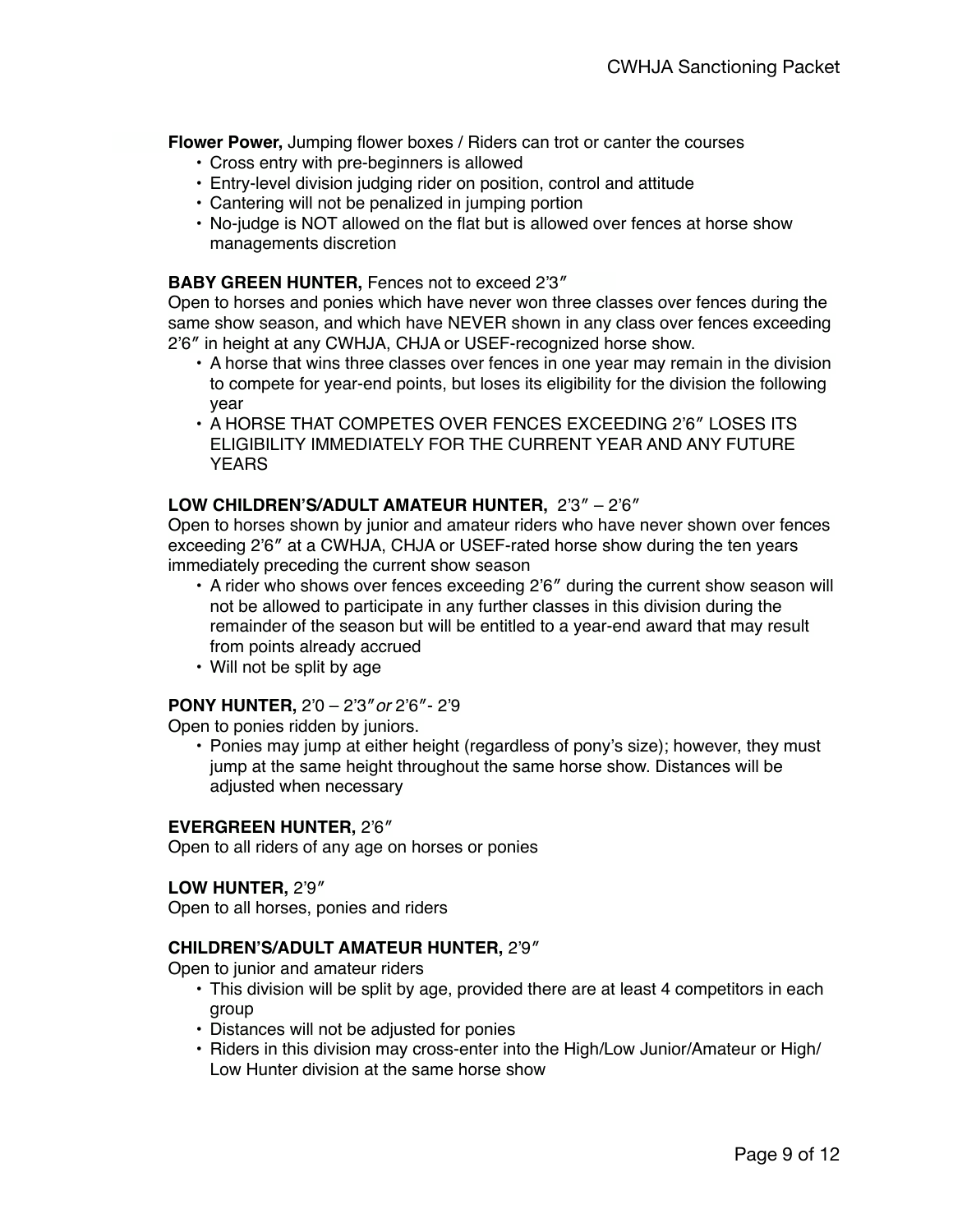# **HIGH/LOW JUNIOR/AMATEUR HUNTER,** 2'9″- 3'0″*or* 3'0″-3'3″

Open to all Junior and Amateur riders

- Will not be split by age
- Judged on performance
- Riders may jump at either height, but must jump the same height in all classes in the division at the same horse show
- Ponies are eligible, but distances and fence heights will not be adjusted for them

### **HIGH/LOW HUNTER,** 2'9″-3'0″ *or* 3'0″ – 3'3″

No restrictions. Open to all riders.

- Judged on performance
- Riders may jump at either height, but must jump the same height in all classes in the division at the same horse show.

#### **CWHJA-Rated Jumper Divisions**

\*\*\*\*\*\*A horse may not show in more than three jumper divisions at any one show.

**CHILDREN'S /ADULT AMATEUR JUMPER,** 2'9″ / Spreads not to exceed 3'0″

Open to Junior and Adult Amateur riders only

• No split by age

**0.85m Jumpers,** 2.6"- 2'9″ / Spreads not to exceed 3'0" Open to all horses and riders

**0.90m Jumpers,** 2.9"- 3'0″ / Spreads not to exceed 3'3" Open to all horses and riders

**1.00m Jumpers,** 3'0"- 3'3″ / Spreads not to exceed 3'6" Open to all horses and riders

**1.10m Jumpers,** 3'3"- 3'6″ / Spreads not to exceed 3'9" Open to all horses and riders

**1.15m Jumpers,** 3'6"- 3'9" / Spreads not to exceed 4' and triple bars to 4'3" Open to all horses and riders

### **CWHJA – Rated Equitation Divisions**

**PRE-BEGINNER EQUITATION,** fences not to exceed 15″ at center of jump

Riders who have shown over fences higher than 2'0″ in any CWHJA, CHJA or USEFrecognized show are ineligible for this division

- Fences may consist of cross-rails or verticals and may incorporate gates and flower boxes
- The flat class in this division is a walk, trot, canter class
	- Show managers are strongly urged to split the class for cantering if entries exceed 12 riders
- Riders in this division may cross-enter in to the beginner rider divisions at the same horse show. RIBBONS WON OVER FENCES IN THE PRE-BEGINNER DIVISION DO NOT AFFECT ELIGIBILITY IN OTHER DIVISIONS
- Split by age if entries warrant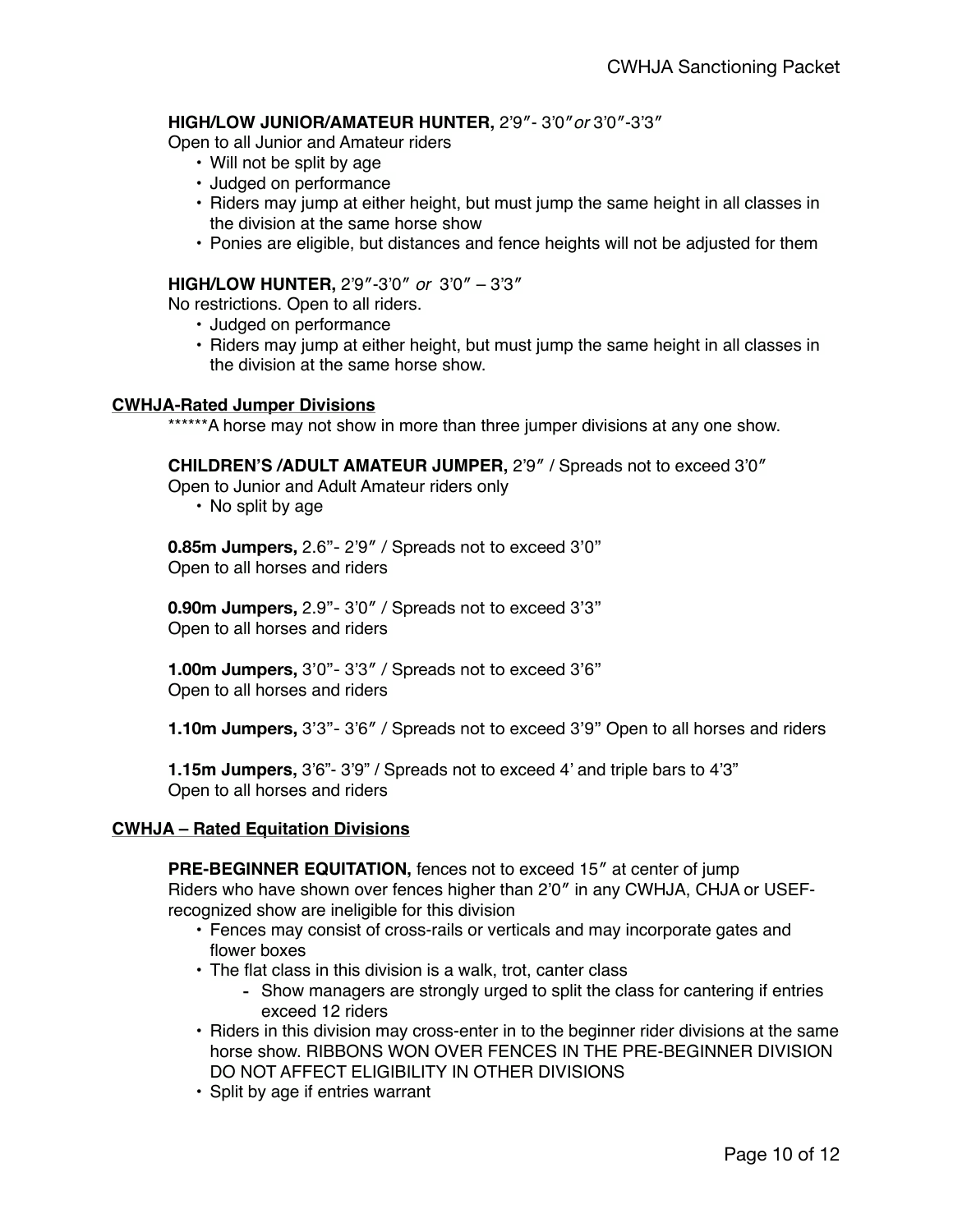# **Long/Rusty Stirrup Equitation,** 2'0 – 2'3"

\* Riders who have shown over fences higher than 2'6" in any CWHJA, CHJA or USEFrecognized show are ineligible for this division.

### **LIMIT EQUITATION,** 2'3″ – 2'6″ / No combinations

Riders who have shown over fences 3'0″ or higher in any CWHJA, CHJA, or USEFrecognized horse show within the ten years immediately preceding the current show season are ineligible.

- Riders may show in this division until they have won six classes over fences in this or any other equitation division (pre-beginner equitation excluded)
- Will not be split by age

### **INTERMEDIATE EQUITATION,** 2'9″

Riders who have shown over fences higher than 3'3″ in any CWHJA, CHJA, or USAErated show are ineligible for this division

• Will be split by age if entries warrant

**OPEN EQUITATION,** 3'0″- 3'3″ / Only back rail of oxers may be 3'3″

Open to Junior and Amateur riders

• Will be split if there are at least 4 entries in each age group.

#### **Medal Classes**

\*\*\* Note: a rider who participates in at least one CWHJA Medal Class at any event during the show year will be eligible to compete in the Year End Finals for that Medal Class to be held at the Year End Horse Show regardless of placings or points accumulated.

**PONY MEDAL,** 2'0″-2'3″ or 2'6″ – 2'9″ / Courses may not include a combination Open to riders 17 years of age and under

- Riders may compete at any height, regardless of pony's size
- One or more tests taken from USEF tests 1-9 should be incorporated into the initial course design
- Further work-offs may be called at the judge's discretion

**CHILDREN'S / ADULT AMATEUR MEDAL,** 2'9″ / A combination is recommended

- Riders competing in this medal may not compete in the High/Low Junior/Amateur Medal class at the same horse show
- This class will be split by age (17 and under, 18 and older) provided there are four (4) competitors in each age group
- One or more tests taken from USEF tests 1-9 should be incorporated into the initial course design
- Further work-offs may be required at judge's discretion

**HIGH/LOW JUNIOR/AMATEUR MEDAL,** 2'9″- 3'0" *or* 3'0″- 3'3″ / A combination is recommended

- Riders may ride at either height
- One or more tests from USEF tests 1-19 should be incorporated into the course design
- Further work-offs may be required at judge's discretion